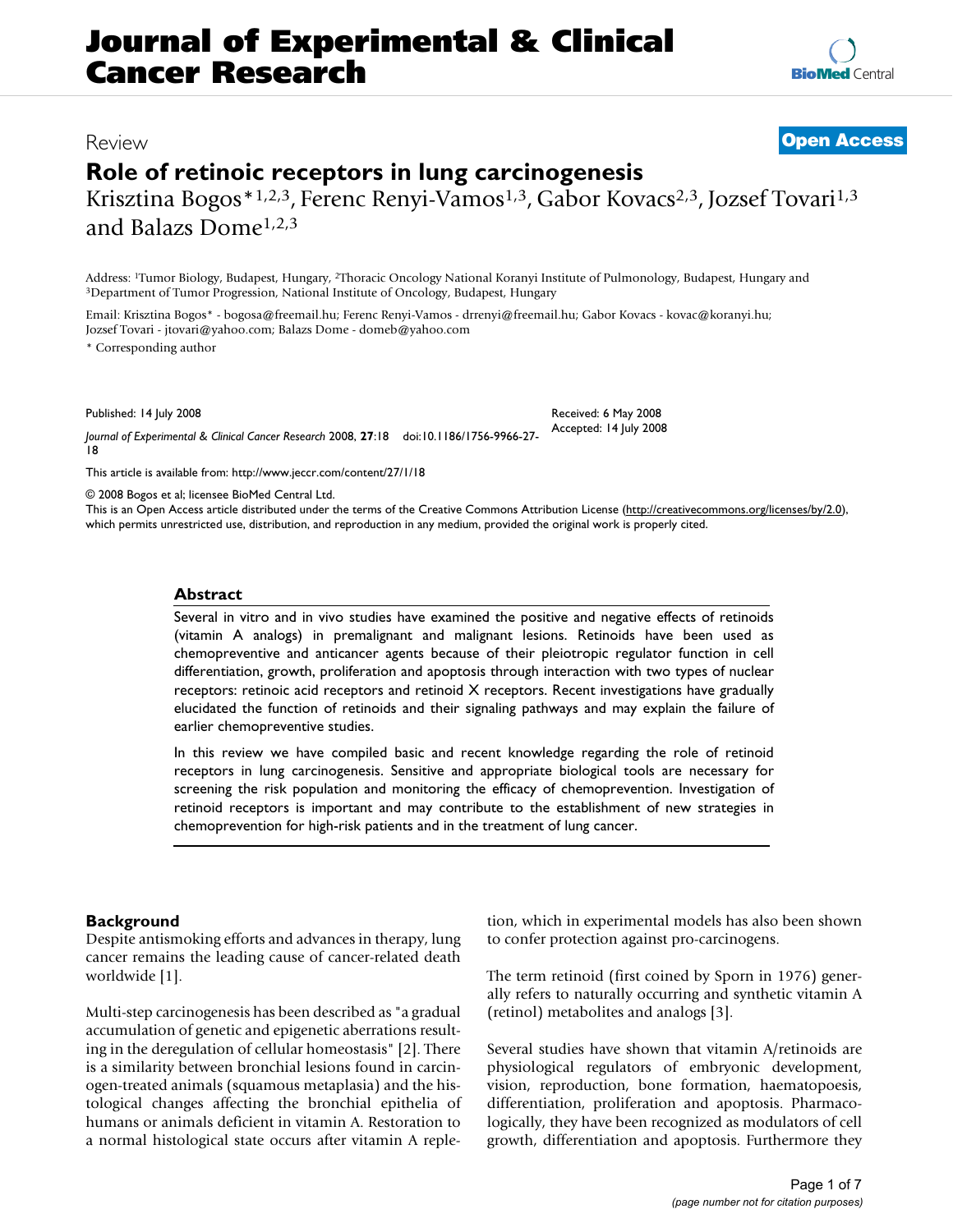have been shown to suppress carcinogenesis in various organs (e.g. oral cancer, skin, bladder, lung, prostate and breast cancers) in experimental animals [4]. Clinically, retinoids reverse premalignant human epithelial lesions and prevent lung, liver and breast cancer and second primary tumors in the head and neck [5].

It is now generally thought that the effects of retinoids are mainly mediated by the nuclear retinoid receptors, which are members of the steroid and thyroid hormone receptor superfamily [6,7]. Two families of retinoic receptors have been identified, namely RARs and RXRs with three subtypes for each (α; β, γ) and several isoforms arising from promoter usage and alternate splicing. The retinoid receptors are ligand-activated, DNA binding trans-acting, transcription-modulating proteins. The three RAR types have a strong affinity for all-trans and 9-cis isomers of retinoic acid. The three RXR types, on the other hand, have demonstrated an especially strong specificity for only the 9-cis isomers. Studies have shown that RXR/RAR heterodimers are responsible for transducing the retinoid signal *in vivo* [8]. These heterodimers bind to retinoic acid response elements found in the promoter region of retinoic acidinducible target genes thereby activating transcription [8,9]. Without ligand RAR-RXR, heterodimers bind to corepressors, which play an active role in repressing the transcription of targeted genes. The recruitment of histone deacetylases (HDACs) brings about transcriptional repression by preventing the opening of chromatin, which is linked to deacetylation of nucleosomes [10]. Several of the co-activators and co-repressors are shared by multiple signaling pathways, e.g. CBP (cAMP response element binding protein) has been implicated in AP-1 (activator protein 1) and p53 signaling. Meanwhile STAT signaling, Sin3 and HDAC-1 seem to have a role in what Ayer, et. al. call "Mad-Max signaling" [4].

Dawson lists a series of nuclear receptors such as thyroid hormone receptors, vitamin D3 receptors (VDRs), peroxisome proliferator activated receptors (PPARs), and several orphan receptors in which RXR is important as a "heterodimeric partner" [11].

The RARs and RXRs exhibit the conserved module structure of nuclear receptors and their amino acid sequence can be divided into six regions (A-F) based on homology among themselves and with other members of the nuclear superfamily.

The central region C consists of 66 amino acids and has two zinc-binding motifs very much like the core of the DNA binding domain (DBD) which enables cognate response elements to be recognized specifically. Both this central C region and the functionally complex E region are highly conserved between RARs and RXRs. Region E gains its complexity from the ligand binding domain (LBD), the ligand-dependent transcriptional activation function AF-2, and a dimerization surface contained within it. The name AF-1 has been given to a second transcriptional activation function found in both the amino-terminal A/B regions.

In humans, the genes encoding RAR  $\alpha$ ,  $\beta$  and  $\gamma$  are respectively located on chromosomes 17q21.1, 3p24 and 12q13. Those for RXR α, β and γ lie on chromosomes 9q34.3, 6p21.3, and 1q22. The physiological importance of the multiple isoforms of RARs is not known precisely, but these isoforms may explain why RARs have pleiotropic biological effects.

There are two major isoforms for RAR $\alpha$  ( $\alpha$ 1 and  $\alpha$ 2) and for RAR γ (γ1 and γ2), and four major isoforms for RARβ (β1–β4) and the recently described RARβ1' [12], whose absence seems to be responsible for retinoid resistance in lung carcinognesis. RAR isoforms can be classified as those which are transcribed from either the P1 (class I: RAR  $\alpha$ 1,  $\beta$ 1, and  $\beta$ 3,  $\gamma$ 1) or P2 (class II: RAR $\alpha$ 2,  $\beta$ 2 and  $\beta$ 4, γ2) promoter. All class II isoform P2 promoters contain an RA response element and are RA-inducible to varying degrees [13].

Similarly, several isoforms differing from one another in their amino-terminal region have been identified for RXR $\alpha$  ( $\alpha$ 1,  $\alpha$ 2), RXR $\beta$  ( $\beta$ 1 and  $\beta$ 2), and RXR $\gamma$  ( $\gamma$ 1,  $\gamma$ 2) [14].

#### *Epigenetic and genetic changes*

Respiratory epithelium carcinogenesis is a multifactorial process which includes inherited and acquired genetic changes, chromosomal rearrangements, epigenetic phenomena and chemical carcinogenesis.

Vitamin A deficiency has been associated with bronchial metaplasia and increased lung cancer development. Many other factors contribute to dysfunction of retinoids and their cognate receptors [2].

The first cytogenetic reports connecting chromosome 3 to lung cancers were those of Whang-Peng et al. [15,16], who reported that 100% of small cell lung cancer (SCLC) cases examined showed specific 3p deletions by Giemsa banding. These changes were observed in 12/12 cell lines and three fresh tumors after a two-day culture period. The minimal region of common deletion was 3p14-p25. A number of studies have since been undertaken that obtained similar results that were extended to non small cell lung cancer (NSCLC).

Houle et al. mapped the RARβ2 at 3p24 and demonstrated that expression was decreased or even suppressed in lung cancer cell lines, suggesting that its re-expression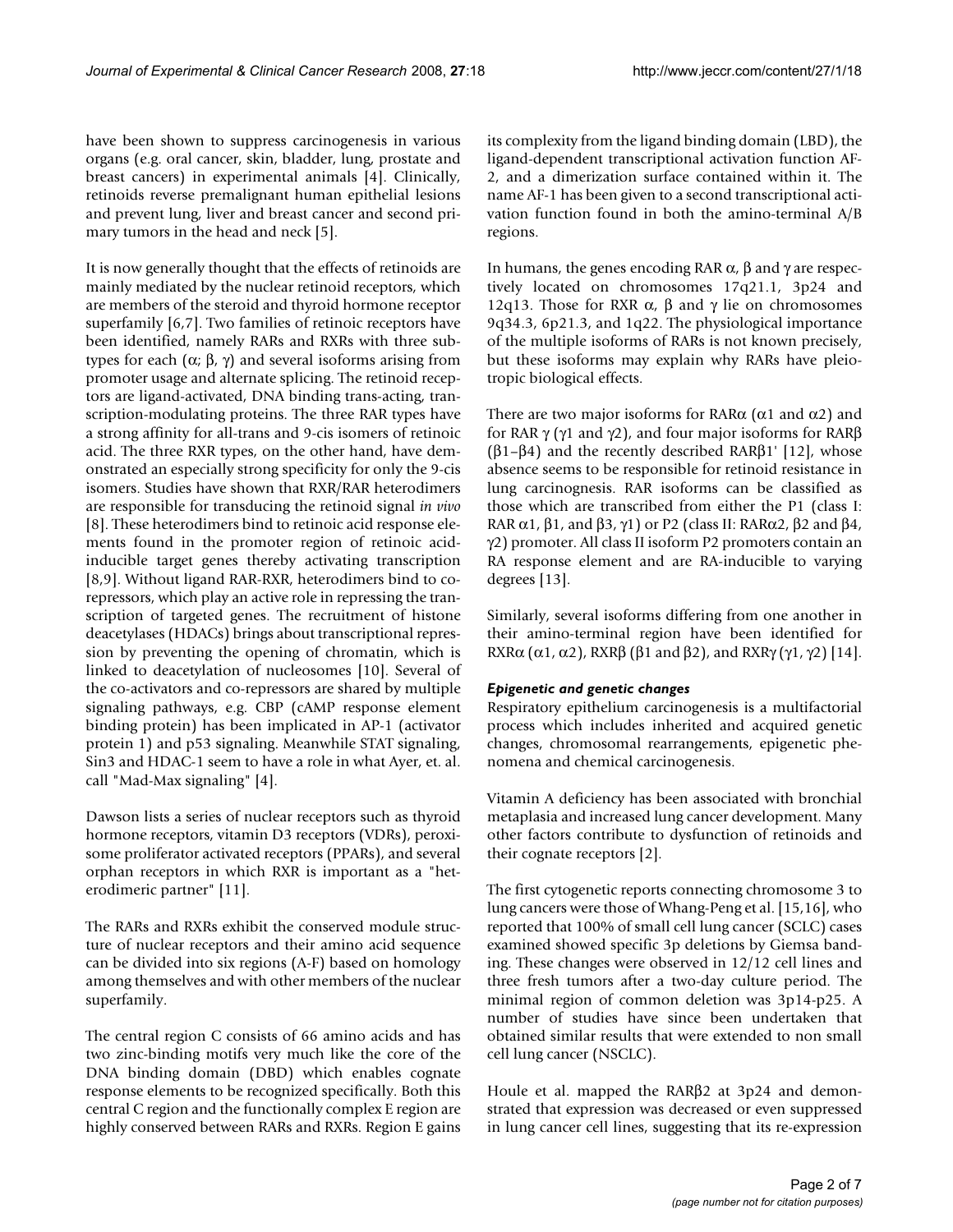could suppress malignity [17]. Frequent loss of RARβ mRNA expression has been described in both primary NSCLCs and bronchial biopsy specimens from heavy smokers [18,19]. Furthermore, in addition to lung cancer [18,20], decreased RARβ2 mRNA expression has been demonstrated in a variety of solid tumors including head and neck [21]and breast carcinomas [22]. Xu et al. [18] also reported that all RARs and RXRs were expressed in at least 89% of control normal bronchial tissue specimens from patients without a primary lung cancer and that in distant normal bronchus specimens from patients with NSCLC RARα, RXRα and γ were expressed in more than 95% of the tumor-free specimens. In contrast, RARβ, RARγ and RXRβ expression was decreased, detected in only 76% of NSCLC specimens. Picard et. al similarly showed diminished or absent RARβ protein expression in ~50% of resected NSCLCs [23]. Furthermore, these authors observed normal or elevated RARα and RXRα expression in NSCLCs. The expression of RARβ, RARγ, and RXRβ was found to be decreased, however, in many tumors, while LOH at 3p24 occurred at a high frequency. This phenomenon was also seen in non-neoplastic lesions. The authors concluded that altered retinoid receptor expression might be involved in lung carcinogenesis. Martinet et al. extended the above study investigating RARs and RXRs alteration in lung cancer precursor lesions. They performed allelotyping for microsatellites located near the RAR/RXR gene loci and immunohistochemistry was additionally carried out to evaluate P53 and RARβ expression. Microsatellite changes occurred frequently in all samples, but without specificity for any group. RARβ marker losses were found in all examined groups, with a concomitant RARβ protein expression [24].

Aberrant methylation of the promoter regions of genes is a major mechanism of gene silencing in tumors [25]. Virmany et al. [26] identified hypermethylation as the underlying mechanism for this frequent loss of RARβ expression. Twenty-one of 49 (43%) primary resected NSCLC samples showed RARβ hypermethylation. In addition, it was demonstrated that RARβ hypermethylation was also important in the pathogenesis of SCLCs, with 62% of SCLCs methylated for RARβ. In the same study, it was also demonstrated that treatment of lung cancer cell lines with the demethylation agent 5-aza-2'-deoxycytidine (5-AZA-CdR) can restore RARβ expression. Moreover, a phase I-II trial in patients with stage IV NSCLC suggests that 5-AZA-CdR may have some clinical activity against metastatic NSCLC [27]. The loss of RARβ mRNA expression has been observed in many lung cancer cell lines also suggesting that to function as a tumor suppressor gene, RARβ expression is contingent on the intracellular concentration of retinoids [28]. The effects of retinol (vitamin A) depend on its intracellular metabolism including its transport by specialized proteins such as Cellular Retinol

Binding Proteins (CRBP) and on its binding as retinoic acid to specific nuclear receptors: the Retinoic Acid Receptors (RARs) and the Retinoid X Receptors (RXRs) [7]. The CRBP I and II transport retinol in the cell and serve as chaperon proteins to prevent unscheduled retinol catabolism. It is the first building block in retinoic acid synthesis.

#### *Retinoid signaling*

The mechanisms through which retinoids suppress carcinogenesis, although complex, are gradually being elucidated. Their complexity results from the large number of genes involved in tumor cell differentiation and proliferation that include retinoic acid response elements in their promoters. Retinoids also inhibit tumorigenesis and tumor growth through their ability to induce either apoptosis (programmed cell death) or terminal differentiation. Interestingly, it has been established that the apoptotic process triggered by Retinoid Related Molecules is independent of p53 activation and proceeds through a novel pathway in which the mitochondrion seems to play a pivotal role [29].

As Karamouzis et al. stated in a recent publication [2], a 'switch on/off' model determines the relationship between retinoid receptors and other signaling pathways during bronchial carcinogenesis. According to this model, RXR selective compounds specifically inhibit AP-1 (activator protein 1) activity resulting in inhibited cell proliferation in normal respiratory epithelium, RARβ and RXRα AP-1-dependent interaction with other nuclear receptors, such as PPARγ with contribution cofactors (CBP/ p300cAMP response element binding protein), ensures cyclin D1 mediated cell cycle inhibition, hence favoring apoptosis or differentiation. Down-regulation of the RARβ mechanism (as detailed above) combined with CBP and AP-1 up-regulation triggers tumor progression and proliferation. Concurrently the inability of RXRα to form heterodimers with PPARγ enables an AP1/CBP-dependent up-regulation of Cox2, resulting in the inhibition of apoptosis. This crucial role of RXRs may explain the observation of Brabender et. al as well. They observed suppressed mRNA expression of all subtypes of RXRs in curatively resected NSCLC that is followed by statistically worse overall survival [30].

In addition, retinoids play a central role in tumor stroma production and thus in the control of tumor progression and invasion through their ability to regulate the expression of matrix metalloproteinases, transforming growth factor-β, and cell cycle regulator proteins, such as cyclin dependent kinase I, such as p16, or p21 [31,32].

Up to now, the use of retinoids in clinical trials has been limited because of their pharmacologic effects and side effects. Furthermore a majority of human or experimental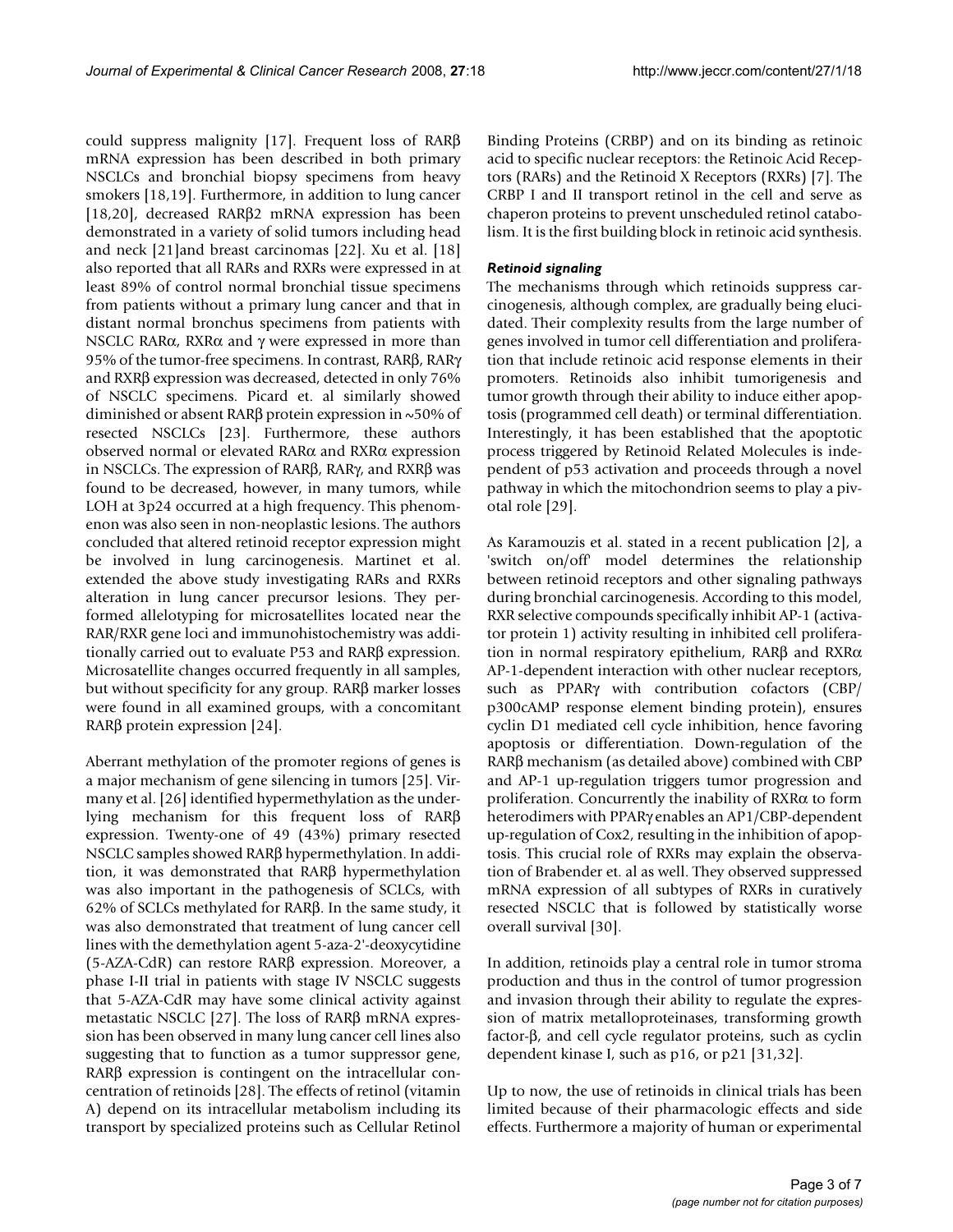NSCLCs are resistant to all *trans*-retinoic acid, and the mechanism of retinoic acid resistance has not been totally elucidated. The absence of the newly recognized RARβ1' (alternatively spliced from RARβ1 isoform) could be one reason for retinoid resistance in lung carcinogenesis [12]. In that study RARβ1' expression was repressed in RAresistant BEAS-2B-R1 cells in lung cancer, compared with adjacent normal lung tissues. In H358 lung cancer cells that were transiently transfected with RARβ1', RA treatment was able to restore target gene expression. In order to better understand the mechanism of RARβ1' repression more studies are needed, and the authors note that "potential reexpression in lung cancer may be important to future approaches to lung cancer chemoprevention" [33].

#### *Chemoprevention*

Chemoprevention has been defined as: the application of natural or synthetic molecules to prevent, inhibit or reverse the carcinogenic machinery [34].

For the respiratory tract there are two major classes of agents which appear to prevent damage induced by inhaled carcinogens: retinoids and antioxidants. (In addition to those mentioned above, new classes of chemopreventive agents are under investigation, such as EGFR inhibitors, farnesyl transferase inhibitors, Cyclooxygenase-2 inhibitors etc., but presently we are focused on retinoids and synthetic Retinoid Related Molecules (RRMs).

Clinical trials have shown how complex the chemoprevention approach is. Nevertheless, large primary prevention trials in volunteers (physicians and nurses in the Physicians Health Study) and in high-risk populations (smokers, ex smokers and asbestos workers in the CARET and ATBC studies, and in the more recent EUROSCAN trial) using either beta-carotene, or the combination of beta-carotene and retinyl palmitate and the combination of beta-carotene and alpha-tocopherol have documented

a higher incidence of lung cancer among smoking participants who received beta-carotene [35,36]. Interestingly a negative effect of beta-carotene supplementation has also been observed in experimental animals exposed to cigarette smoke [37]. In the EUROSCAN study, where retinyl palmitate and/or N-acetylcisteine supplementation were used, no beneficial effects on the incidence of second primary cancer and survival were observed. There was one exception for retinal given to workers exposed to asbestosis, which seemed almost protective against mesothelioma development [38]. One possible explanation for the failure and harm seen in the chemoprevention trials could be the procarcinogenic effect of the toxic oxidative carotene metabolites. The oxidative metabolites induce cytochrome P450 enzymes, lowering the serum levels of retinoid acid and down regulating RXR and RARβ. Nicotine by itself inhibits RARβ expression via methylation.

Further randomized, controlled chemoprevention trials designed to test retinoids, β-carotenes or α-tocopherol defined their target population based on smoking history, preneoplastic changes of the bronchial epithelium, or cancer history [39] (Table 1).

In a recent study Lam S. et al. observed that retinol was not effective in the up-regulation of RARβ in lesions with bronchial dysplasia among individuals who continued to smoke [40].

In addition Khurie FR. et al. reported worse prognosis in stage I. lung cancer, which indicated maintenance of RARβ expression and overexpression of RARβ correlated with increased expression of cyclooxygenase-2, an enzyme that contributes to progressive carcinogenesis and is a marker of poor prognosis [41,42].

The gene promoter hypermethylation is a leading cause of gene silencing. The loss of RARβ expression due to hypermethylation is of interest as are bronchial premalignant

**Table 1: Lung cancer chemoprevention trials on retinoic acid analogs**

| <b>Study</b>                    | Drug                                     | <b>Number of patients</b> | <b>End point</b>     | Result           | Reference |
|---------------------------------|------------------------------------------|---------------------------|----------------------|------------------|-----------|
| <b>ATBC</b>                     | <b>B-Carotene</b><br>$\alpha$ -Tocoferol | 29.133                    | Lung cancer          | Negative/harmful | [57]      |
| <b>CARET</b>                    | <b>B-Carotene</b><br>Retinol             | 18.314                    | Lung cancer          | Negative/harmful | [58]      |
| <b>EUROSCAN</b>                 | Retinyl-palmitate<br>N-Acetycystein      | 2.592                     | Second primary tumor | Negative         | [38]      |
| <b>Physician's Health Study</b> | <b>B-Carotene</b>                        | 22.071                    | Lung cancer          | Negative         | [59]      |
| Pastorino et al.                | Retinyl-palmitate                        | 307                       | Second primary tumor | Positive         | [35]      |
| Lam et al.                      | <b>ADT</b>                               | 112                       | Bronchial dysplasia  | Positive         | [40]      |
| Kurie et al.                    | Fenretinide                              | 82                        | Metaplasia           | Negative         | [60]      |
| Lippman et al.                  | 13cRA                                    | 1.304                     | Second primary tumor | Negative         | [61]      |

ATBC, α-Tocoferol, β-Carotene Cancer Prevention Study; CARET, Carotene and Retinol Efficacy Test; ADT, anethole dithioethione (5-[pmethoxyphenyl]-1,2-dithiole-3-thione; 13cRA, 13 cis retinoic acid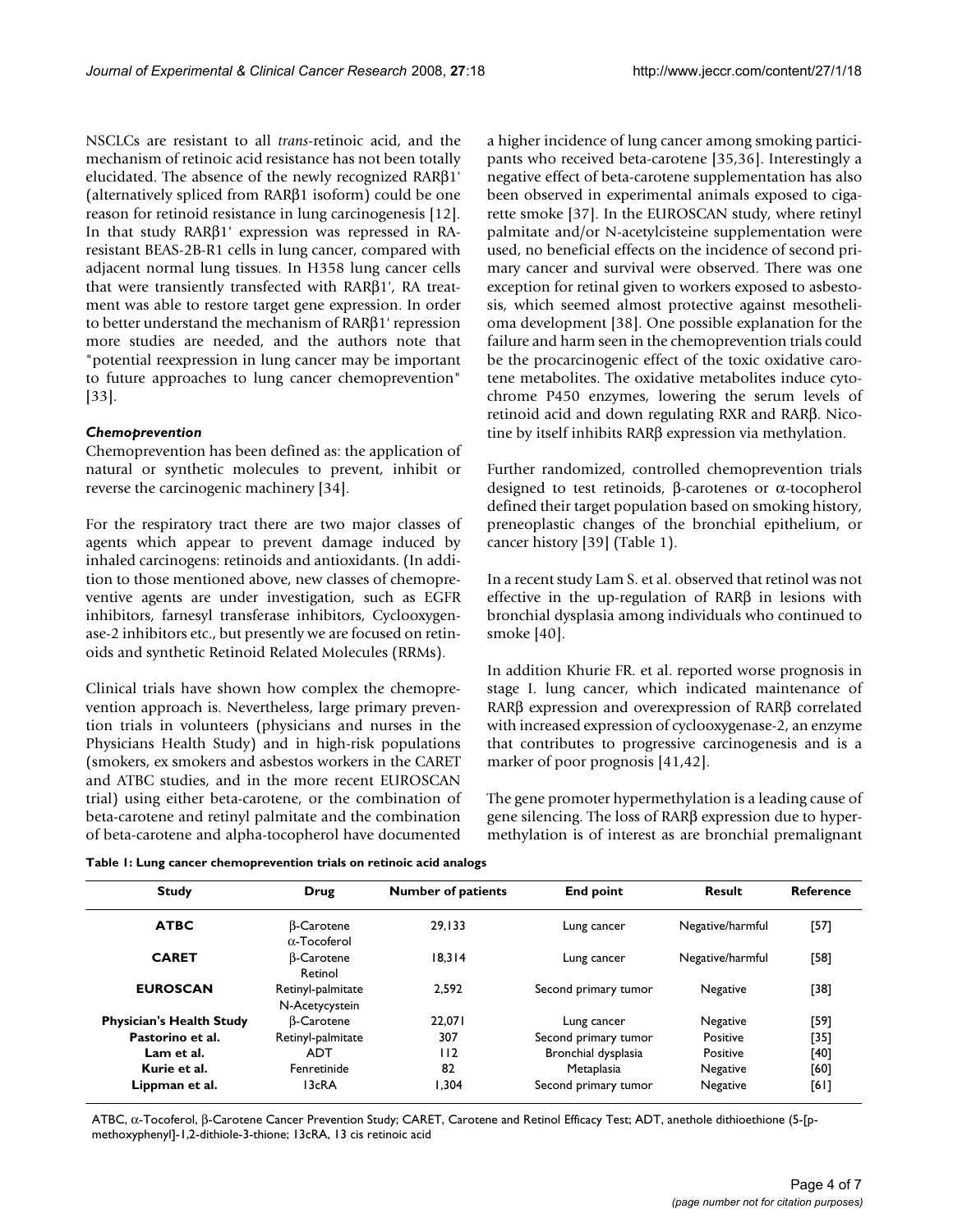lesions in developed lung cancer. Recent publications show that hypermethylation of RARβ2 genes has a different effect on the development of second primary lung cancers (SPLCs) in NSCLCs depending on smoking status. In current smokers, SPLCs developed more frequently when RARβ was unmethylated than when it was hypermethylated. In the case of former smokers it was the opposite. SPLCs were more prevalent in patients with hypermethylated RARβ. Thus, in active smokers, silencing RARβ expression by hypermethylation has a protective effect against the development of SPLCs, whereas in former smokers RARβ expression (unmethylated) appears to be protective. The authors suggested that in current smokers, the continuous high oxygen tension and free radicals induce apoptosis and offer protection from the SPLCs. This apoptosis may be inhibited by retinoic acid if RARβ is expressed on a normal level [43]. These findings explain in part the previous observation that RARβ expression is associated with poor prognosis among patients who are active smokers [44].

Now available are stronger synthetic retinoids that select for an RAR and RXR type without exposing patients to the kind of retinoid toxicity that had previously been observed [45,46]. Aerosolized early on site, these retinoids have been able to reverse the RR deficiency in stabilizing RAR/RXR expression for increased ligand binding to restore normal cellular differentiation [47]. The authors, collaborating with a French research group, conceived and designed an appropriate RR assay in order to measure efficiently the normal bronchial mucosa level of each Retinoid Receptor's mRNA by real time quantitative relative RT-PCR. This method could be useful for screening the RR's status in the damaged bronchial epithelia of the high-risk patient and for monitoring the efficacy of the different Retinoids used as chemopreventive agents [48].

#### **Summary**

There is a large body of literature on clinical and preclinical studies using natural retinoids and related compounds for the prevention and the treatment of cancer [49]. The field of lung cancer chemoprevention has been controversial until now. However, there has also been disappointment in extending the therapeutic use of bexarotene (selective RXR agonist) to patients with NSCLC. Although preclinical data and a phase II clinical trial suggested that bexarotene added to platinum based chemotherapy may improve overall survival [50], a subsequent Phase III clinical trial did not bear this out [51,52]. One possible reason is that solid tumors can acquire and develop intrinsic resistance to retinoids during carcinogenesis. The effects of receptor selective retinoids on NSCLC cell lines were examined by Sun et al. According to their findings 8 of the 37 retinoids showed growth-inhibitory activity ( $IC_{50'}$  <10 μM) against at least two of the eight NSCLC cell lines [53].

CD437, a retinoid with some selectivity toward RARγ, was highly effective [54]. The RXR selective compounds did show growth inhibitory effects when combined with the RAR retinoids. These results indicated that human lung cancer cell lines have a high degree of resistance to synthetic retinoids [55]. Freemantle et al. have summarized the potential mechanisms of Retinoic Acid resistance. Increased P450 catabolism, drug export (P glycoprotein mediated), sequestration of retinoids by CRABs or other proteins, decreased expression of RARs through promoter methylation, persistent histone deacethylation, RAR rearrangement or mutation in the RAR ligand binding domain, and coactivator alteration or alterations downstream of target gene expression may lead to cellular retinoid resistance. This knowledge should aid in predicting those most likely to benefit from retinoid therapy and in developing strategies to optimize single agent or combination retinoid regimens to overcome resistance [56]. The generation of retinoids and rexinoids with restricted selectivity has opened new possibilities for cancer therapy and chemoprevention. It is probable that demethylating and chromatin remodeling agents currently under clinical investigation could be combined with these new retinoids for a better restoration of RR expression.

#### **Authors' contributions**

KB and BD conceived of the study and co-wrote the manuscript. FR, GK and JT provided helpful comments and helped write the paper. All authors read and approved the final manuscript.

#### **Acknowledgements**

Grant support: Krisztina Bogos was a recepient of the NATO Fellowship (Le Comité Scientifique de l'OTAN, Organisation du Traité de l'Atlantique Nord) in 2003. Balazs Dome is a recipient of the Bolyai Janos Scholarship of the Hungarian Academy of Sciences. Jozsef Tovari is a recipient of the Eotvos Hungarian State Fellowship. Further support: GVOP-2004-3.2.1., KFIIF 2005, OTKA-F68916, OTKA-NK-73082 (B.D.); Hungarian Ministry of Education, NKFP1a-0024-05 (B.D.); OTKA-D048519, OTKA-F046501, OTKA-K76293 (J.To.);. Oveges Jozsef Program"of the Hungarian Agency for Research Fund Management and Research Exploitation (B.D.).

#### **References**

- 1. Smith W, Khuri FR: **[The care of the lung cancer patient in the](http://www.ncbi.nlm.nih.gov/entrez/query.fcgi?cmd=Retrieve&db=PubMed&dopt=Abstract&list_uids=15124128) [21st century: a new age.](http://www.ncbi.nlm.nih.gov/entrez/query.fcgi?cmd=Retrieve&db=PubMed&dopt=Abstract&list_uids=15124128)** *Semin Oncol* 2004, **31:**11-15.
- 2. Karamouzis MV, Papavassiliou AG: **Retinoid receptor cross-talking respiratory epithelium cancer chemoprevention.** *Trends Molecular Medecine* 2005, **1:**10-16.
- 3. Sporn MB, Dunlop NM, Newton DL, Smith JM: **[Prevention of](http://www.ncbi.nlm.nih.gov/entrez/query.fcgi?cmd=Retrieve&db=PubMed&dopt=Abstract&list_uids=770206) [chemical carcinogenesis by vitamin A and its synthetic ana](http://www.ncbi.nlm.nih.gov/entrez/query.fcgi?cmd=Retrieve&db=PubMed&dopt=Abstract&list_uids=770206)[logs \(retinoids\).](http://www.ncbi.nlm.nih.gov/entrez/query.fcgi?cmd=Retrieve&db=PubMed&dopt=Abstract&list_uids=770206)** *Fed Proc* 1976, **35(6):**1332-1338.
- 4. Lotan R: **[Retinoids and apoptosis: implications for cancer che](http://www.ncbi.nlm.nih.gov/entrez/query.fcgi?cmd=Retrieve&db=PubMed&dopt=Abstract&list_uids=7473809)[moprevention and therapy.](http://www.ncbi.nlm.nih.gov/entrez/query.fcgi?cmd=Retrieve&db=PubMed&dopt=Abstract&list_uids=7473809)** *J Natl Cancer Inst* 1995, **87:**1655-1657.
- 5. Hansen LA, Sigman CC, Andreola F, Ross SA, Kelloff GJ, De Luca LM: **Retinoids in chemoprevention and differentiation therapy.** *Carcinogenesis* 2000, **7:**1271-1279.
- 6. Evans RM: **[The steroid and thyroid hormone receptor super](http://www.ncbi.nlm.nih.gov/entrez/query.fcgi?cmd=Retrieve&db=PubMed&dopt=Abstract&list_uids=3283939)[family.](http://www.ncbi.nlm.nih.gov/entrez/query.fcgi?cmd=Retrieve&db=PubMed&dopt=Abstract&list_uids=3283939)** *Science* 1988, **240:**889-895.
- 7. Chambon P: **[A decade of molecular biology of Retinoic Acid.](http://www.ncbi.nlm.nih.gov/entrez/query.fcgi?cmd=Retrieve&db=PubMed&dopt=Abstract&list_uids=8801176)** *Faseb J* 1996, **10:**940-954.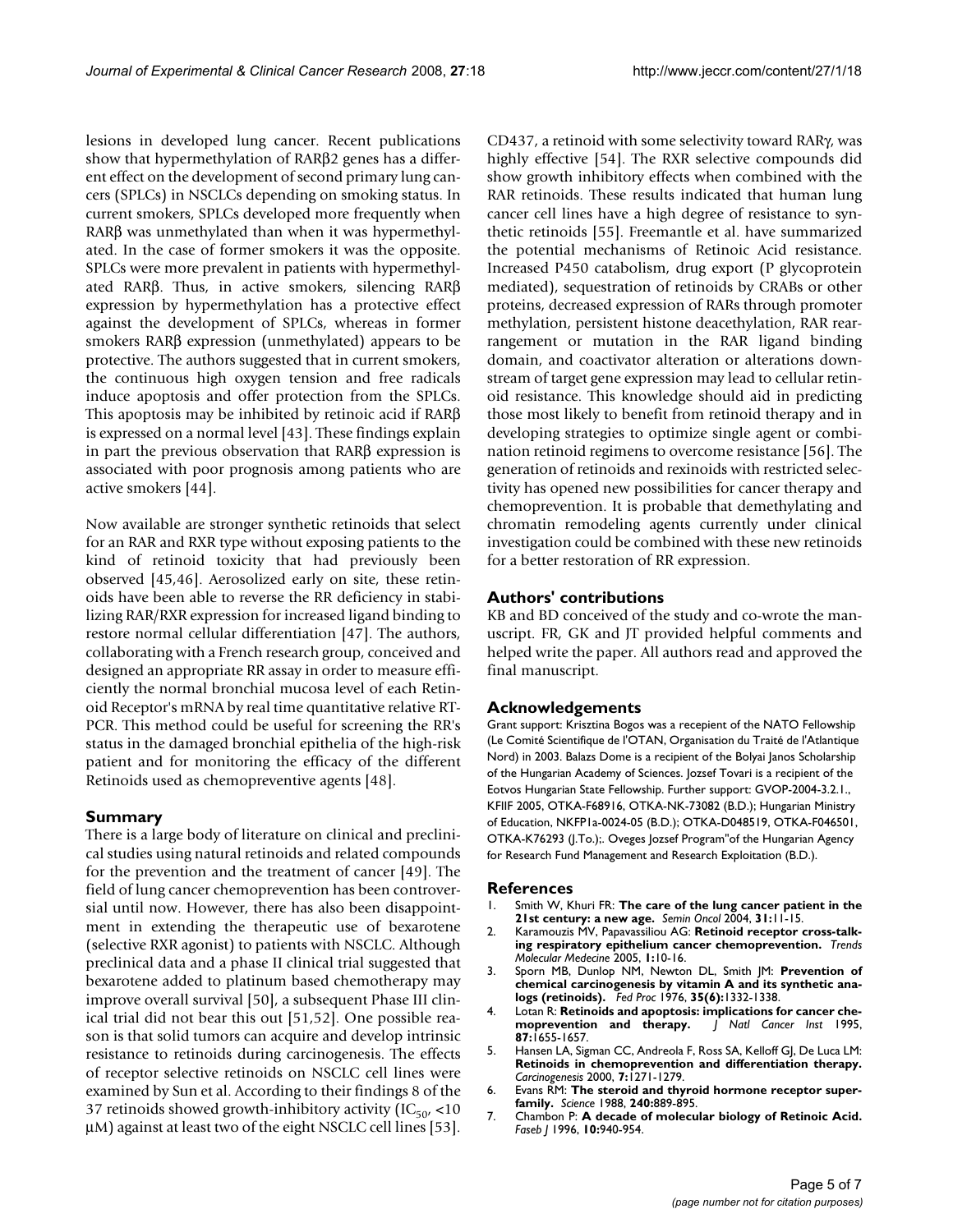- 8. Allenby G, Bocquel MT, Saunders M, Kazmer S, Speck J, Rosenberger M, Lovey A, Kastner P, Grippo JF, Chambon P, AA Levin: **[Retinoic](http://www.ncbi.nlm.nih.gov/entrez/query.fcgi?cmd=Retrieve&db=PubMed&dopt=Abstract&list_uids=8380496) [acid receptors and retinoid X receptors: interactions with](http://www.ncbi.nlm.nih.gov/entrez/query.fcgi?cmd=Retrieve&db=PubMed&dopt=Abstract&list_uids=8380496) [endogenous retinoic acids.](http://www.ncbi.nlm.nih.gov/entrez/query.fcgi?cmd=Retrieve&db=PubMed&dopt=Abstract&list_uids=8380496)** *Proc Natl Acad Sci USA* 1993, **90:**30-34.
- 9. Sun SY, Lotan R: **[Retinoids and their receptors in cancer devel](http://www.ncbi.nlm.nih.gov/entrez/query.fcgi?cmd=Retrieve&db=PubMed&dopt=Abstract&list_uids=11796231)[opment and chemoprevention.](http://www.ncbi.nlm.nih.gov/entrez/query.fcgi?cmd=Retrieve&db=PubMed&dopt=Abstract&list_uids=11796231)** *Critical Reviews in Oncology/Hematology* 2002, **41:**41-55.
- 10. Vigushin DM, Coombes RC: **Targeted histone deacetylase inhibition for cancer therapy.** *Curr Cancer Drug Targets* 2004, **2:**205-218.
- 11. Dawson MI: **Synthetic retinoids and their nuclear receptors.** *Curr Med Chem Anticancer Agents* 2004, **3:**199-230.
- 12. Petty WJ, Li N, Biddle A: **[A novel retinoic acid receptor beta iso](http://www.ncbi.nlm.nih.gov/entrez/query.fcgi?cmd=Retrieve&db=PubMed&dopt=Abstract&list_uids=16288117)[form and retinoid resistance in lung carcinogenesis.](http://www.ncbi.nlm.nih.gov/entrez/query.fcgi?cmd=Retrieve&db=PubMed&dopt=Abstract&list_uids=16288117)** *J Natl Cancer Inst* 2005, **97(22):**1645-1651.
- 13. Evans TR, Kaye SB: **[Retinoids: present role and future poten](http://www.ncbi.nlm.nih.gov/entrez/query.fcgi?cmd=Retrieve&db=PubMed&dopt=Abstract&list_uids=10389969)[tial.](http://www.ncbi.nlm.nih.gov/entrez/query.fcgi?cmd=Retrieve&db=PubMed&dopt=Abstract&list_uids=10389969)** *Br J Cancer* 1999, **80:**1-8.
- 14. Leid M, Kastner P, Chambon P: **[Multiplicity generates diversity in](http://www.ncbi.nlm.nih.gov/entrez/query.fcgi?cmd=Retrieve&db=PubMed&dopt=Abstract&list_uids=1333659) [the retinoic acid signalling pathways.](http://www.ncbi.nlm.nih.gov/entrez/query.fcgi?cmd=Retrieve&db=PubMed&dopt=Abstract&list_uids=1333659)** *Trends Biochem Sci* 1992, **10:**427-433.
- 15. Whang-Peng J, Bunn PA Jr, Kao-Shan C, Lee C, Carney DN, Gazdar A, Minna JD: **A nonrandom chromosomal abnormality, del 3p(14-23), in human small cell lung cancer (SCLC).** *Cancer Genet Cytogenet* 1982, **2:**119-134.
- 16. Whang-Peng J, Kao-Shan CS, Lee EC, Bunn PA, Carney DN, Gazdar AF, Minna JD: **[Specific chromosome defect associated with](http://www.ncbi.nlm.nih.gov/entrez/query.fcgi?cmd=Retrieve&db=PubMed&dopt=Abstract&list_uids=6274023) [human small-cell lung cancer; deletion 3p\(14-23\).](http://www.ncbi.nlm.nih.gov/entrez/query.fcgi?cmd=Retrieve&db=PubMed&dopt=Abstract&list_uids=6274023)** *Science* 1982, **215:**181-182.
- 17. Houle B, Leduc F, Bradley WE: **[Implication of RARB in epider](http://www.ncbi.nlm.nih.gov/entrez/query.fcgi?cmd=Retrieve&db=PubMed&dopt=Abstract&list_uids=1665705 )[moid \(Squamous\) lung cancer.](http://www.ncbi.nlm.nih.gov/entrez/query.fcgi?cmd=Retrieve&db=PubMed&dopt=Abstract&list_uids=1665705 )** *Genes Chromosomes Cancer* 1991, **5:**358-366.
- 18. Xu XC, Sozzi G, Lee JS, Lee JJ, Pastorino U, Pilotti S, Kurie JM, Hong WK, Lotan R: **[Suppression of retinoic acid receptor beta in](http://www.ncbi.nlm.nih.gov/entrez/query.fcgi?cmd=Retrieve&db=PubMed&dopt=Abstract&list_uids=9150186) [non-small-cell lung cancer in vivo:implications for lung can](http://www.ncbi.nlm.nih.gov/entrez/query.fcgi?cmd=Retrieve&db=PubMed&dopt=Abstract&list_uids=9150186)[cer development.](http://www.ncbi.nlm.nih.gov/entrez/query.fcgi?cmd=Retrieve&db=PubMed&dopt=Abstract&list_uids=9150186)** *J Natl Cancer Inst* 1997, **89:**624-629.
- Ayoub J, Jean-François R, Cormier Y, Meyer D, Ying Y, Major P, Desjardins C, Bradley WE: **[Placebo-controlled trial of 13-cis](http://www.ncbi.nlm.nih.gov/entrez/query.fcgi?cmd=Retrieve&db=PubMed&dopt=Abstract&list_uids=10550153)[retinoic acid activity on retinoic acidreceptor-beta expres](http://www.ncbi.nlm.nih.gov/entrez/query.fcgi?cmd=Retrieve&db=PubMed&dopt=Abstract&list_uids=10550153)sion in a population at high risk: implications for chemopre[vention of lung cancer.](http://www.ncbi.nlm.nih.gov/entrez/query.fcgi?cmd=Retrieve&db=PubMed&dopt=Abstract&list_uids=10550153)** *J Clin Oncol* 1999, **17(11):**3546-3552.
- 20. Gebert JF, Moghal N, Frangioni JV, Sugarbaker DJ, Neel BG: **[High](http://www.ncbi.nlm.nih.gov/entrez/query.fcgi?cmd=Retrieve&db=PubMed&dopt=Abstract&list_uids=1717924) [frequency of retinoic acid receptor beta abnormalities in](http://www.ncbi.nlm.nih.gov/entrez/query.fcgi?cmd=Retrieve&db=PubMed&dopt=Abstract&list_uids=1717924) [human lung cancer.](http://www.ncbi.nlm.nih.gov/entrez/query.fcgi?cmd=Retrieve&db=PubMed&dopt=Abstract&list_uids=1717924)** *Oncogene* 1991, **6:**1859-6.
- 21. Xu XC, Ro JY, Lee JS, Shin DM, Hong WK, Lotan R: **[Differential](http://www.ncbi.nlm.nih.gov/entrez/query.fcgi?cmd=Retrieve&db=PubMed&dopt=Abstract&list_uids=8012985) [expression of nuclear retinoid receptors in normal, prema](http://www.ncbi.nlm.nih.gov/entrez/query.fcgi?cmd=Retrieve&db=PubMed&dopt=Abstract&list_uids=8012985)[lignant, and malignant head and neck tissues.](http://www.ncbi.nlm.nih.gov/entrez/query.fcgi?cmd=Retrieve&db=PubMed&dopt=Abstract&list_uids=8012985)** *Cancer Res* 1994, **54:**3580-7.
- 22. Widschwendter M, Berger J, Daxenbichler G, Müller-Holzner E, Widschwendter A, Mayr A, Marth C, Zeimet AG: **[Loss of retinoic acid](http://www.ncbi.nlm.nih.gov/entrez/query.fcgi?cmd=Retrieve&db=PubMed&dopt=Abstract&list_uids=9331065) [receptor beta expression in breast cancer and morphologi](http://www.ncbi.nlm.nih.gov/entrez/query.fcgi?cmd=Retrieve&db=PubMed&dopt=Abstract&list_uids=9331065)cally normal adjacent tissue but not in the normal breast tis[sue distant from the cancer.](http://www.ncbi.nlm.nih.gov/entrez/query.fcgi?cmd=Retrieve&db=PubMed&dopt=Abstract&list_uids=9331065)** *Cancer Res* 1997, **57:**4158-61.
- 23. Picard E, Seguin C, Monhoven N, Rochette-Egly C, Siat J, Borrelly J, Martinet Y, Martinet N, Vignaud JM: **[Expression of retinoid recep](http://www.ncbi.nlm.nih.gov/entrez/query.fcgi?cmd=Retrieve&db=PubMed&dopt=Abstract&list_uids=10379969)[tor genes and proteins in non-small-cell lung cancer.](http://www.ncbi.nlm.nih.gov/entrez/query.fcgi?cmd=Retrieve&db=PubMed&dopt=Abstract&list_uids=10379969)** *J Natl Cancer Inst* 1999, **91:**1059-66.
- 24. Martinet N, Alla F, Farré G, Labib T, Drouot H, Vidili R, Picard E, Gaube MP, Le Faou D, Siat J, Borelly J, Vermylen P, Bazarbachi T, Vi naud JM, Martinet Y: **[Retinoic acid receptor and retinoid X](http://www.ncbi.nlm.nih.gov/entrez/query.fcgi?cmd=Retrieve&db=PubMed&dopt=Abstract&list_uids=10850430) [receptor alterations in lung cancerprecursor lesions.](http://www.ncbi.nlm.nih.gov/entrez/query.fcgi?cmd=Retrieve&db=PubMed&dopt=Abstract&list_uids=10850430)** *Cancer Res* 2000, **60:**2869-2875.
- 25. Baylin SB, Esteller M, Rountree MR, Bachman KE, Schuebel K, Herman JG: **[Aberrant patterns of DNA methylation, chromatin](http://www.ncbi.nlm.nih.gov/entrez/query.fcgi?cmd=Retrieve&db=PubMed&dopt=Abstract&list_uids=11257100) [formation and gene expression in cancer.](http://www.ncbi.nlm.nih.gov/entrez/query.fcgi?cmd=Retrieve&db=PubMed&dopt=Abstract&list_uids=11257100)** *Hum Mol Genet* 2001, **10:**687-92.
- 26. Virmani AK, Rathi A, Zöchbauer-Müller S, Sacchi N, Fukuyama Y, Bryant D, Maitra A, Heda S, Fong KM, Thunnissen F, Minna JD, Gazdar AF: **[Promoter methylation and silencing of the retinoic acid](http://www.ncbi.nlm.nih.gov/entrez/query.fcgi?cmd=Retrieve&db=PubMed&dopt=Abstract&list_uids=10944551) [receptor-beta gene in lung carcinomas.](http://www.ncbi.nlm.nih.gov/entrez/query.fcgi?cmd=Retrieve&db=PubMed&dopt=Abstract&list_uids=10944551)** *J Natl Cancer Inst* 2000, **92:**1303-1307.
- 27. Momparler RL, Bouffard DY, Momparler LF, Dionne J, Belanger K, Ayoub J: **[Pilot phase I-II study on 5-aza-2'-deoxycytidine](http://www.ncbi.nlm.nih.gov/entrez/query.fcgi?cmd=Retrieve&db=PubMed&dopt=Abstract&list_uids=9180389) [\(Decitabine\) in patients with metastatic lung cancer.](http://www.ncbi.nlm.nih.gov/entrez/query.fcgi?cmd=Retrieve&db=PubMed&dopt=Abstract&list_uids=9180389)** *Anticancer Drugs* 1997, **8:**358-68.
- 28. Toma S, Emionite L, Fabia G, Spadini N, Vergani L: **[Chemopreven](http://www.ncbi.nlm.nih.gov/entrez/query.fcgi?cmd=Retrieve&db=PubMed&dopt=Abstract&list_uids=12699070)[tion of tumors: the role of RAR-beta.](http://www.ncbi.nlm.nih.gov/entrez/query.fcgi?cmd=Retrieve&db=PubMed&dopt=Abstract&list_uids=12699070)** *Int J Biol Markers* 2003, **18:**78-81.
- 29. Garattini E, Gianni M, Terao M: **[Retinoid related molecules an](http://www.ncbi.nlm.nih.gov/entrez/query.fcgi?cmd=Retrieve&db=PubMed&dopt=Abstract&list_uids=14965204) [emerging class of apoptotic agents with promising therapeu](http://www.ncbi.nlm.nih.gov/entrez/query.fcgi?cmd=Retrieve&db=PubMed&dopt=Abstract&list_uids=14965204)tic potential in oncology: pharmacological activity and mech[anisms of action.](http://www.ncbi.nlm.nih.gov/entrez/query.fcgi?cmd=Retrieve&db=PubMed&dopt=Abstract&list_uids=14965204)** *Curr Pharm Des* 2004, **10:**433-448.
- 30. Brabender J, Danenberg KD, Metzger R, Schneider PM, Lord RV, Groshen S, Tsao-Wei DD, Park J, Salonga D, Hölscher AH, Danenberg PV: **[The role of retinoid X receptor messenger RNA](http://www.ncbi.nlm.nih.gov/entrez/query.fcgi?cmd=Retrieve&db=PubMed&dopt=Abstract&list_uids=11839661) [expression in curatively resected non-small cell lung cancer.](http://www.ncbi.nlm.nih.gov/entrez/query.fcgi?cmd=Retrieve&db=PubMed&dopt=Abstract&list_uids=11839661)** *Clin Cancer Res* 2002, **8:**438-443.
- 31. Ayer DE, Lawrence QA, Eisenman RN: **[Mad-Max transcriptional](http://www.ncbi.nlm.nih.gov/entrez/query.fcgi?cmd=Retrieve&db=PubMed&dopt=Abstract&list_uids=7889570) [repression is mediated by ternary complex formation with](http://www.ncbi.nlm.nih.gov/entrez/query.fcgi?cmd=Retrieve&db=PubMed&dopt=Abstract&list_uids=7889570) [mammalian homologs of yeast repressor Sin3.](http://www.ncbi.nlm.nih.gov/entrez/query.fcgi?cmd=Retrieve&db=PubMed&dopt=Abstract&list_uids=7889570)** *Cell* 1995, **80:**767-776.
- 32. Hassig CA, Fleischer TC, Billin AN, Schreiber SL, Ayer DE: **[Histone](http://www.ncbi.nlm.nih.gov/entrez/query.fcgi?cmd=Retrieve&db=PubMed&dopt=Abstract&list_uids=9150133) [deacetylase activity is required for full transcriptional](http://www.ncbi.nlm.nih.gov/entrez/query.fcgi?cmd=Retrieve&db=PubMed&dopt=Abstract&list_uids=9150133) [repression by mSin3A.](http://www.ncbi.nlm.nih.gov/entrez/query.fcgi?cmd=Retrieve&db=PubMed&dopt=Abstract&list_uids=9150133)** *Cell* 1997, **89:**341-347.
- 33. Sabichi AL, Xu X, Lippman SM: **[RARbeta1': primed to fight retin](http://www.ncbi.nlm.nih.gov/entrez/query.fcgi?cmd=Retrieve&db=PubMed&dopt=Abstract&list_uids=16288110)[oid resistance in lung carcinogenesis.](http://www.ncbi.nlm.nih.gov/entrez/query.fcgi?cmd=Retrieve&db=PubMed&dopt=Abstract&list_uids=16288110)** *J Natl Cancer Inst* 2005, **97:**1632-1633.
- 34. Krishnan K, Campbell S, Abdel-Rahman F, Whaley S, Stone WL: **[Can](http://www.ncbi.nlm.nih.gov/entrez/query.fcgi?cmd=Retrieve&db=PubMed&dopt=Abstract&list_uids=12528989)[cer chemoprevention drug targets.](http://www.ncbi.nlm.nih.gov/entrez/query.fcgi?cmd=Retrieve&db=PubMed&dopt=Abstract&list_uids=12528989)** *Curr Drug Targets* 2003, **4:**45-54.
- 35. Pastorino U, Infante M, Maioli M, Chiesa G, Buyse M, Firket P, Rosmentz N, Clerici M, Soresi E, Valente M: **Adjuvant treatment of stage I lung cancer with high-dose vitamin A.** *J Clin Oncol* 1993, **7:**1216-1222.
- 36. Pastorini U: **[Beta-carotene and the higher risk of lung cancer.](http://www.ncbi.nlm.nih.gov/entrez/query.fcgi?cmd=Retrieve&db=PubMed&dopt=Abstract&list_uids=9091650)** *J Natl Cancer Inst* 1997, **89:**456-457.
- 37. Wang XD, Liu C, Bronson RT, Smith DE, Krinsky NI, Russell M: **[Retinoid signaling and activator protein-1 expression in fer](http://www.ncbi.nlm.nih.gov/entrez/query.fcgi?cmd=Retrieve&db=PubMed&dopt=Abstract&list_uids=9890171)rets given beta-carotene supplements and exposed to [tobacco smoke.](http://www.ncbi.nlm.nih.gov/entrez/query.fcgi?cmd=Retrieve&db=PubMed&dopt=Abstract&list_uids=9890171)** *J Natl Cancer Inst* 1999, **91:**60-66.
- 38. van Zandwijk N, Dalesio O, Pastorino U, de Vries N, van Tinteren : **[EUROSCAN, a randomized trial of vitamin A and N-acetyl](http://www.ncbi.nlm.nih.gov/entrez/query.fcgi?cmd=Retrieve&db=PubMed&dopt=Abstract&list_uids=10861309)[cysteine in patients with head and neck cancer or lung can](http://www.ncbi.nlm.nih.gov/entrez/query.fcgi?cmd=Retrieve&db=PubMed&dopt=Abstract&list_uids=10861309)[cer.](http://www.ncbi.nlm.nih.gov/entrez/query.fcgi?cmd=Retrieve&db=PubMed&dopt=Abstract&list_uids=10861309)** *J Natl Cancer Inst* 2000, **92:**977-986.
- 39. Winterhalder RC, Hirsch FR, Kotantoulas GK, Franklin WA, Bunn PA: **[Chemoprevention of lung cancer-from biology to clinical](http://www.ncbi.nlm.nih.gov/entrez/query.fcgi?cmd=Retrieve&db=PubMed&dopt=Abstract&list_uids=14760107) [reality.](http://www.ncbi.nlm.nih.gov/entrez/query.fcgi?cmd=Retrieve&db=PubMed&dopt=Abstract&list_uids=14760107)** *Ann Oncol* 2004, **2:**185-196.
- 40. Lam S, Xu X, Parker-Klein H, Le Riche JC, Macaulay C, Guillaud M, Coldman A, Gazdar AF, Lotan R: **[Surrogate end-point biomarker](http://www.ncbi.nlm.nih.gov/entrez/query.fcgi?cmd=Retrieve&db=PubMed&dopt=Abstract&list_uids=14612933) [analysis in a retinol chemoprevention trial in current and](http://www.ncbi.nlm.nih.gov/entrez/query.fcgi?cmd=Retrieve&db=PubMed&dopt=Abstract&list_uids=14612933) [former smokers with bronchial dysplasia.](http://www.ncbi.nlm.nih.gov/entrez/query.fcgi?cmd=Retrieve&db=PubMed&dopt=Abstract&list_uids=14612933)** *Int J Oncol* 2003, **23(6):**1607-1613.
- 41. Khuri FR, Lotan R, Kemp BL, Lippman SM, Wu H, Feng L, Lee JJ, Cooksley CS, Parr B, Chang E, Walsh GL, Lee JS, Hong WK, Xu XC: **Retinoic acid receptor-beta as a prognostic indicator in stage I non-small-cell lung cancer.** *J Clin Oncol* 2000, **15:**2798-2804.
- Khuri FR, Wu H, Lee JJ, Kemp BL, Lotan R, Lippman SM, Feng L, Hong WK, Xu XC: **Cyclooxygenase-2 overexpression is a marker of poor prognosis in stage I non-small cell lung cancer.** *Clin Cancer Res* 2001, **4:**861-867.
- 43. Kim JS, Lee H, Kim H, Shim YM, Han J, Park J, Kim DH: **[Promoter](http://www.ncbi.nlm.nih.gov/entrez/query.fcgi?cmd=Retrieve&db=PubMed&dopt=Abstract&list_uids=15277540) [methylation of retinoic acid receptor beta 2 and the devel](http://www.ncbi.nlm.nih.gov/entrez/query.fcgi?cmd=Retrieve&db=PubMed&dopt=Abstract&list_uids=15277540)opment of second primary lung cancers in non-small-cell [lung cancer.](http://www.ncbi.nlm.nih.gov/entrez/query.fcgi?cmd=Retrieve&db=PubMed&dopt=Abstract&list_uids=15277540)** *J Clin Oncol* 2004, **22:**3443-3450.
- 44. Khuri FR, Lotan R: **[Retinoids in lung cancer: friend, foe, or fel](http://www.ncbi.nlm.nih.gov/entrez/query.fcgi?cmd=Retrieve&db=PubMed&dopt=Abstract&list_uids=15277536)[low traveler?](http://www.ncbi.nlm.nih.gov/entrez/query.fcgi?cmd=Retrieve&db=PubMed&dopt=Abstract&list_uids=15277536)** *J Clin Oncol* 2004, **22:**3435-3437.
- 45. Zusi FC, Lorenzi MV, Vivat-Hannah V: **[Selective retinoids and rex](http://www.ncbi.nlm.nih.gov/entrez/query.fcgi?cmd=Retrieve&db=PubMed&dopt=Abstract&list_uids=12547017)[inoids in cancer therapy and chemoprevention.](http://www.ncbi.nlm.nih.gov/entrez/query.fcgi?cmd=Retrieve&db=PubMed&dopt=Abstract&list_uids=12547017)** *Drug Discov Today* 2002, **7:**1165-1174.
- 46. Dahl AR, Grossi IM, Houchens DP, Scovell LJ, Placke ME, Imondi AR, Stoner GD, De Luca LM, Wang D, Mulshine JL: **[Inhaled isotretinoin](http://www.ncbi.nlm.nih.gov/entrez/query.fcgi?cmd=Retrieve&db=PubMed&dopt=Abstract&list_uids=10955779) [\(13-cis retinoic acid\) is an effective lung cancer chemopre](http://www.ncbi.nlm.nih.gov/entrez/query.fcgi?cmd=Retrieve&db=PubMed&dopt=Abstract&list_uids=10955779)ventive agent in A/J mice at low doses: a pilot study in A/J [mice at low doses: a pilot study.](http://www.ncbi.nlm.nih.gov/entrez/query.fcgi?cmd=Retrieve&db=PubMed&dopt=Abstract&list_uids=10955779)** *Clin Cancer Res* 2000, **6(8):**3015-3024.
- 47. Spinella MJ, Dmitrovsky E: **[Aerosolized delivery and lung cancer](http://www.ncbi.nlm.nih.gov/entrez/query.fcgi?cmd=Retrieve&db=PubMed&dopt=Abstract&list_uids=10955769) [prevention: pre-clinical models showpromise.](http://www.ncbi.nlm.nih.gov/entrez/query.fcgi?cmd=Retrieve&db=PubMed&dopt=Abstract&list_uids=10955769)** *Clin Cancer Res* 2000, **8:**2963-2964.
- 48. Bogos K, Bonnard L, Noel N, Claudot F, Grosdidier G, Siat J, Vignaud JM, Martinet Y, Martinet M: **[Retinoid receptors mRNA levels in](http://www.ncbi.nlm.nih.gov/entrez/query.fcgi?cmd=Retrieve&db=PubMed&dopt=Abstract&list_uids=15505910)**